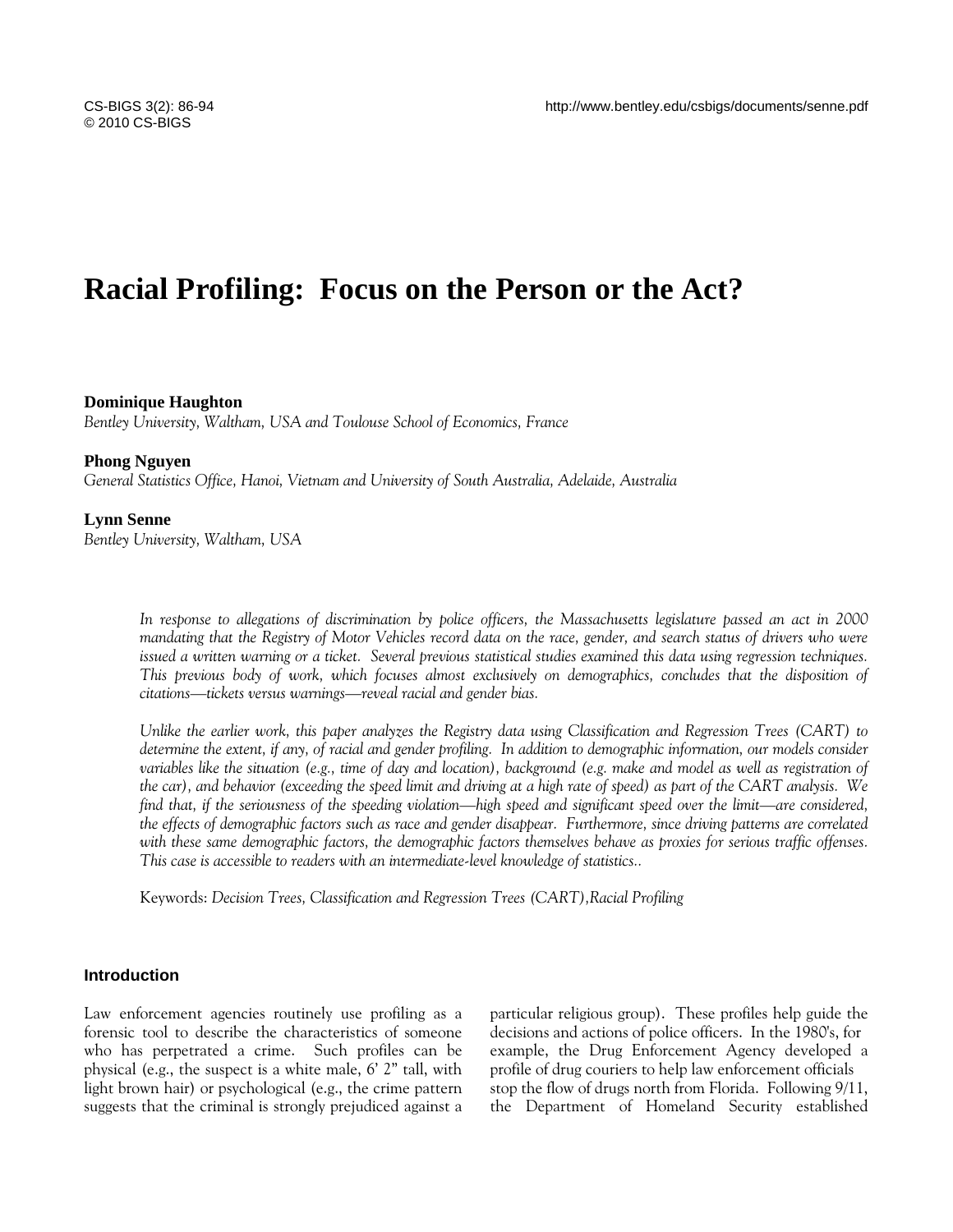guidelines to spot potential hijackers. Such profiling, however, is controversial.

The term "racial profiling" implies police bias. It suggests that the color of a person's skin may be the primary criterion that leads a patrol officer to take action rather than the officer's suspicion of a specific individual. This argument rests on the supposition that in some cases either an officer's prejudice or institutional bias against individuals of a specific minority group may lead to discriminatory behavior (Engel, 2002, p. 21).

Some minority groups are concerned that officers primarily base their decisions to stop, cite and search motorists based on a racial profile. In short, "driving while black" may be the only reason for some officers to pull minority drivers over. Besides being inherently unfair, tickets based on prejudice penalize drivers in two ways: they must pay both a fine and higher insurance premiums. Similar concerns have been raised about gender profiling.

In response to allegations of racial as well as gender discrimination by police officers, the Massachusetts legislature passed Chapter 228 of the Acts of 2000. One of the provisions of this Act mandates that the Registry of Motor Vehicles record data on the race, gender, and search status of drivers who were issued a written warning or a ticket. Because of funding limitations, the Registry computerized these data for just two months from April 1, 2001 and May 31, 2001.

Researchers, using regression techniques to identify predictors for the disposition of citations, have generally concluded that whether a motorist receives a ticket or a warning depends on race, gender, and age. Unlike earlier statistical studies, however, this paper analyzes the Registry data using Classification and Regression Trees (CART) to determine the extent, if any, of racial and gender profiling. In addition to demographics, our research considers variables like the situation (e.g., time of day and location), background (e.g. make and model as well as registration of the car) and behavior (exceeding the speed limit and driving at a high rate of speed) as part of the CART analysis.

## **Literature**

The news media has reported over the years on disparities in traffic stop patterns based on race and gender (Dedman et al 2003 and 2004). Other articles have reported on location (Carroll et al). Many of these articles in the popular press provide anecdotal information.

 In 2004, Northeastern University's Institute on Race and Justice issued two reports—the "Massachusetts Racial and Gender Profiling Study" and the "Massachusetts Racial and Gender Profiling Technical Report"—that review and analyze the data collected by the Registry of Motor Vehicles. Both reports describe population characteristics such as race, gender, and age for each Massachusetts town where the data was collected. The "Profiling Study" asks four questions that are commonly raised about traffic citations:

- 1. Are non-white drivers who are residents in a community cited more often than their representation in the residential population would predict?
- 2. Are non-white drivers overall cited more often that their representation in the population of people driving on the roadways would predict?
- 3. Once stopped are non-white drivers more likely to receive a citation than white drivers?
- 4. Once stopped are non-white drivers more likely to be subject to a search than white drivers? (Farrell et al, p. 2)

To answer these questions, the companion "Technical Report" provides detailed demographic analysis of:

- Motorists cited for traffic violations in Massachusetts compared to the residential census demographics (pp. 12-69)
- Motorists cited for traffic violations in Massachusetts compared to the driving population estimate (pp. 70- 105)
- Motorists searched once cited for traffic violations in Massachusetts (pp. 106 -188)
- Motorists cited [sic] compared to motorists warned. (pp. 189-248).

Both reports focus primarily on bivariate descriptive statistics such as the percentage of the white and minority population based on a census benchmark. The reports then compare the percentage for motorists of each race who were stopped to determine if it differed from the percentage one might expect based on the population. The two reports also compare the percentage of citations to the estimated driving population. If the percentage of either differs substantially from the percentage of the comparison population, the authors argue that bias exists.

Although the authors concentrate mainly on demographics, they briefly discuss the driving behavior of motorists that apparently prompted police officers to act. According to the authors, "While all drivers may be more likely to be cited for egregious violations of the law,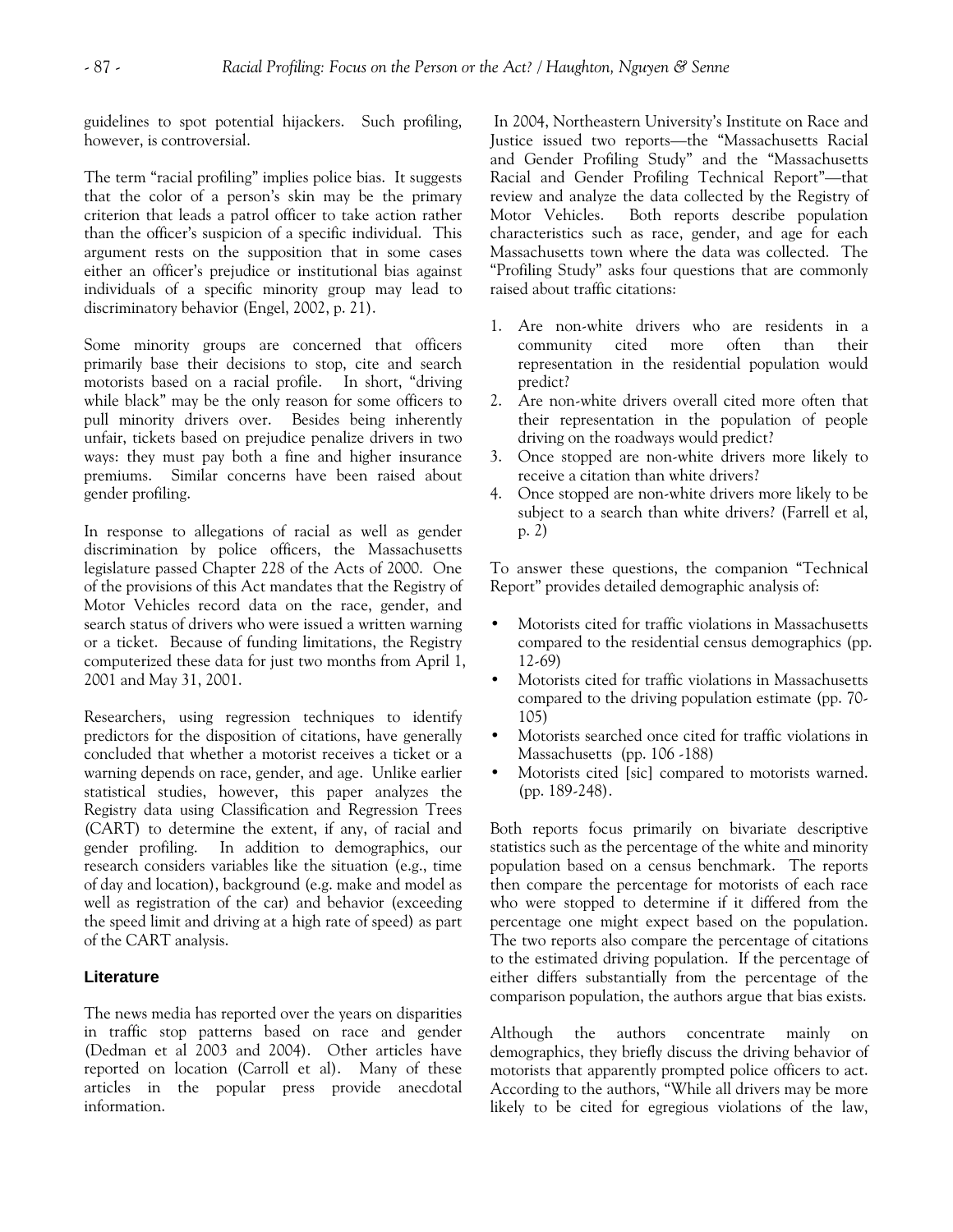differential behavior patterns do not appear to explain away racial differences in citation and warning rates" (Study, Farrell et al, p. 29): they cite the following data to support their point (ibid).

Although the authors consider the difference in ticketing based on race to be statistically significant, they do not include the values of their test statistics such as the pvalue. Nonetheless, the authors conclude that "there is no indication from the statewide data that differential violation rates explain away racial differences in dispositions" (Study, Farrell et al, p. 33). In summary, they conclude that their findings support claims of racial profiling.

**Table 1.** Race versus Speeding Patterns

| Speed<br>Relative to | Percentage of Drivers<br>Ticketed |           | Statistically<br>Significant |
|----------------------|-----------------------------------|-----------|------------------------------|
| Limit                | White                             | Non-White | Difference                   |
| $\leq$ 15 MPH        | 73.6%                             | 82.6%     | 9 percentage<br>points       |
| $>15$ MPH            | 81.6%                             | 86.8%     | 5.2 percentage<br>points     |

The Boston Globe also published a report that analyzes patterns in traffic citations. The report, posted on the newspaper's Web site in 2003, examines data from every police department in Massachusetts to determine whether race, gender or age played a role in determining which motorists received tickets or warnings. Although this report is no longer available at the Boston Globe Web site, the report and the accompanying data set can be found with this paper on the CSBIGS site. The report also includes analysis by an independent statistician, Prof. Elaine I. Allen of Babson College. Allen employs both descriptive statics as well as bivariate and multivariate models to examine factors that influence the type of citation issued. In addition to calculating the odds ratio, Allen uses logistic regression models to test the effect of race on ticketing while controlling for police, gender, speed above the posted limit, and age. She presents her results in a table that lists statistical significance, the odds ratio and the confidence interval for one of the several logistic regressions she ran. Allen concludes:

There are strong racial differences in whether you are ticketed or just warned. Minorities are significantly more likely to be ticketed even when we take into account the effects of other variables that may influence whether you are ticketed such as age, gender, amount over the speed limit you were traveling, type of police that stopped you and whether this occurred in your own neighborhood or whether you are from outside Massachusetts. There is variability by minority group, with Latinos the most likely to receive a ticket vs. a warning, followed by blacks and Asians (Technical Report, p.113).

Allen also observes that, among all police departments, state troopers are most likely to give tickets rather than warnings. However, race, gender and age do not appear to affect the disposition of the citation. Although the percentages of minorities, men, and younger drivers who receive tickets from state troopers are slightly higher than the percentages for whites, women and older drivers, the differences are not statistically significant (Technical Report, p.114).

Another report, "How to Correctly Collect and Analyze Racial Profiling Data: Your Reputation Depends on It!" examines problems in data collection and analysis. Published by the Department of Justice, the report observes that many "studies have recognized some of the difficulties in obtaining proper comparison groups and in conducting appropriate statistical tests of the effect of race on stops and searches." (McMahon et al, p.31). The authors note that some studies "refer to the comparison group issue as the 'denominator' problem, as if the primary analytical issue in this research was one of long division or finding just the right measure for the denominator" (McMahon et al, p. 32). The Northeastern study faces this kind of denominator problem when it compares the motorists cited for traffic violations to the residential census demographics or driving population estimates. The Department of Justice report recommends that future studies move beyond bivariate analysis using comparison groups and instead use multivariate methodologies. In addition, it suggests that researchers place more emphasis on carefully designing studies based on thoughtful consideration of analytical issues.

In "Racial Profiling? A Multivariate Analysis of Police Traffic Stop Data" Michael R. Smith and Matthew Petrocelli examine traffic stop data collected in Richmond, Virginia. They find that the citation pattern is more complicated than it appears to be on the surface. Using logistic regression to analyze three factors—Driver (age, race, gender), Officer (age, race, gender, and years of service), and Event (time, reason, location and disposition of stop and the type of search if one is conducted)—they conclude that "Minorities were disproportionately stopped compared with their percentage in the driving-eligible population" (Smith, p. 4). However, they also find that "minority drivers were 50% more likely than white drivers to receive a warning rather than be subjected to a legal sanction whereas whites were more likely to be ticketed or arrested" (Smith, p. 19).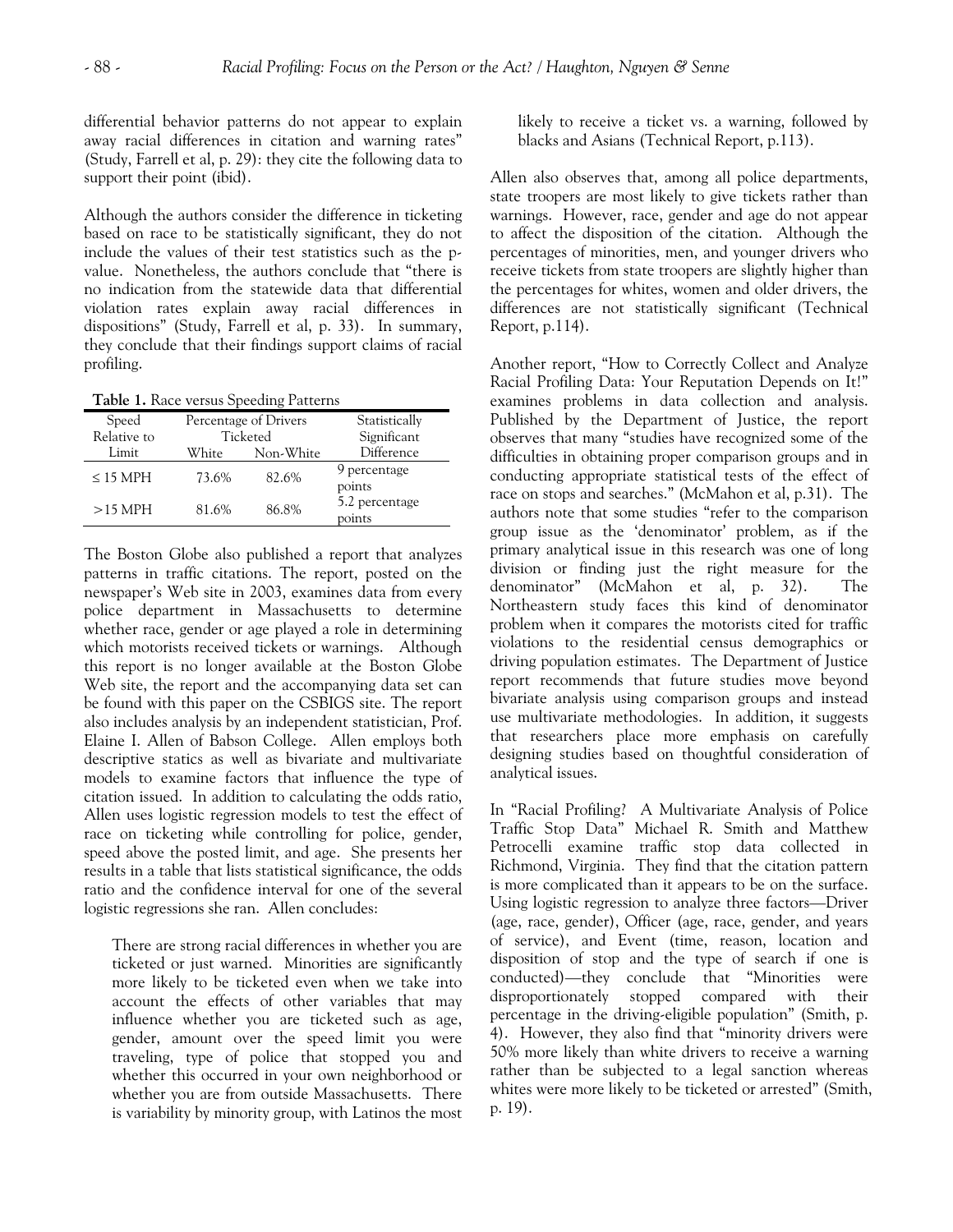In the U.S. General Accounting Office's 2006 publication "Racial Profiling: Limited Data Available on Motorist Stops" (2006), the authors suggests that more research needs to be conducted to determine which factors other than race may have occasion the traffic stop (p. 110). They report that they find no "conclusive empirical data from a social science standpoint to determine the extent to which racial profiling may occur" (p. 109). In particular, the authors note that even some "well-designed studies made no distinction between the seriousness of different traffic violations" (p. 110). They also observe that there is little comparative research on traffic violations committed by different racial groups, including possible differences in the type or seriousness of traffic violations. In addition, none of the studies provided information on which traffic violations, if any, were more likely to prompt a stop (p. 110).

In "Theory and Racial Profiling: Shortcomings and Future Directions in Research" Engel et al. argue that "much of the literature on racial profiling is misleading, fails to include crucial explanatory variables, and provides a limited understanding of the phenomenon"(Engel et al, p. 13). They observe that, while

purely descriptive research may be interesting and useful, it is not scientific research... [because] the underlying theory guiding racial profiling research is implicit. It is implied that officers make decisions on the basis of citizens' race (p. 8).

The authors argue that "theories that are not explicitly stated often lead to 'sloppy' investigations," (p. 8), and they call for a more scientific structured approach to data collection and analysis.

### **Ticket or Warning? Does Profiling Occur on Massachusetts Roads?**

## The Data

This paper examines the database compiled by the Massachusetts Registry of Motor Vehicles and released under the state's public records law at the request of the Boston Globe. It contains data on all traffic tickets and warnings written in the State of Massachusetts from April 1, 2001, through May 31, 2001.

The data collected provides information about the offense, the police officer, the driver, and the driver's vehicle (see Table 2).

## Simple Bivariate Analysis

Based on a simple bivariate comparison of race and the type of citation (ticket or warning), it appears that minorities are ticketed more frequently than whites.

**Table 2.** Data Collected by the Massachusetts Registry of Motor Vehicles

| Offense                        | Driver                    |  |
|--------------------------------|---------------------------|--|
| Citation type (e.g., warning,  | Driver license number and |  |
| ticket, arrest)                | state                     |  |
| Location (town or              | License class, commercial |  |
| neighborhood)                  | license                   |  |
| Citation number                | Race                      |  |
| Date, time                     | Sex                       |  |
| Offense (law chapter/section)  | Year of birth             |  |
| Offense description (e.g.,     | Home Zip code             |  |
| speeding, failure to yield)    |                           |  |
| Amount of fine                 | Operator or owner of      |  |
|                                | vehicle                   |  |
| MPH for speeding citations     | Vehicle                   |  |
| MPH of speed zone              | Plate number and state    |  |
| Non-inventory vehicle search   | Commercial vehicle        |  |
| Accident                       |                           |  |
| Court, supplemental (indicates | Hazardous-materials       |  |
| court-issued tickets)          | vehicle                   |  |
| Reversed (tickets successfully | Make                      |  |
| challenged in court)           |                           |  |
| <b>Police Officer</b>          | Model                     |  |
| Police agency                  | Year                      |  |
| Officer ID (masked)            | Color                     |  |
|                                |                           |  |
| 70                             |                           |  |
| 60                             |                           |  |
| 50                             |                           |  |
| 1 O                            |                           |  |



**Figure 1.** Percentage of ticketed drivers by race

When racial groups are broken down by gender, ticketing also seems to point to a discriminatory pattern (Figure 2).

Within racial groups, white women are ticketed less frequently than white men and minority women less than minority men. Within gender, minority women are ticketed more frequently than white women and minority men more than white men. In fact, minority men receive the highest number of tickets.

In summary, these simple comparisons appear to indicate bias in the disposition of citations.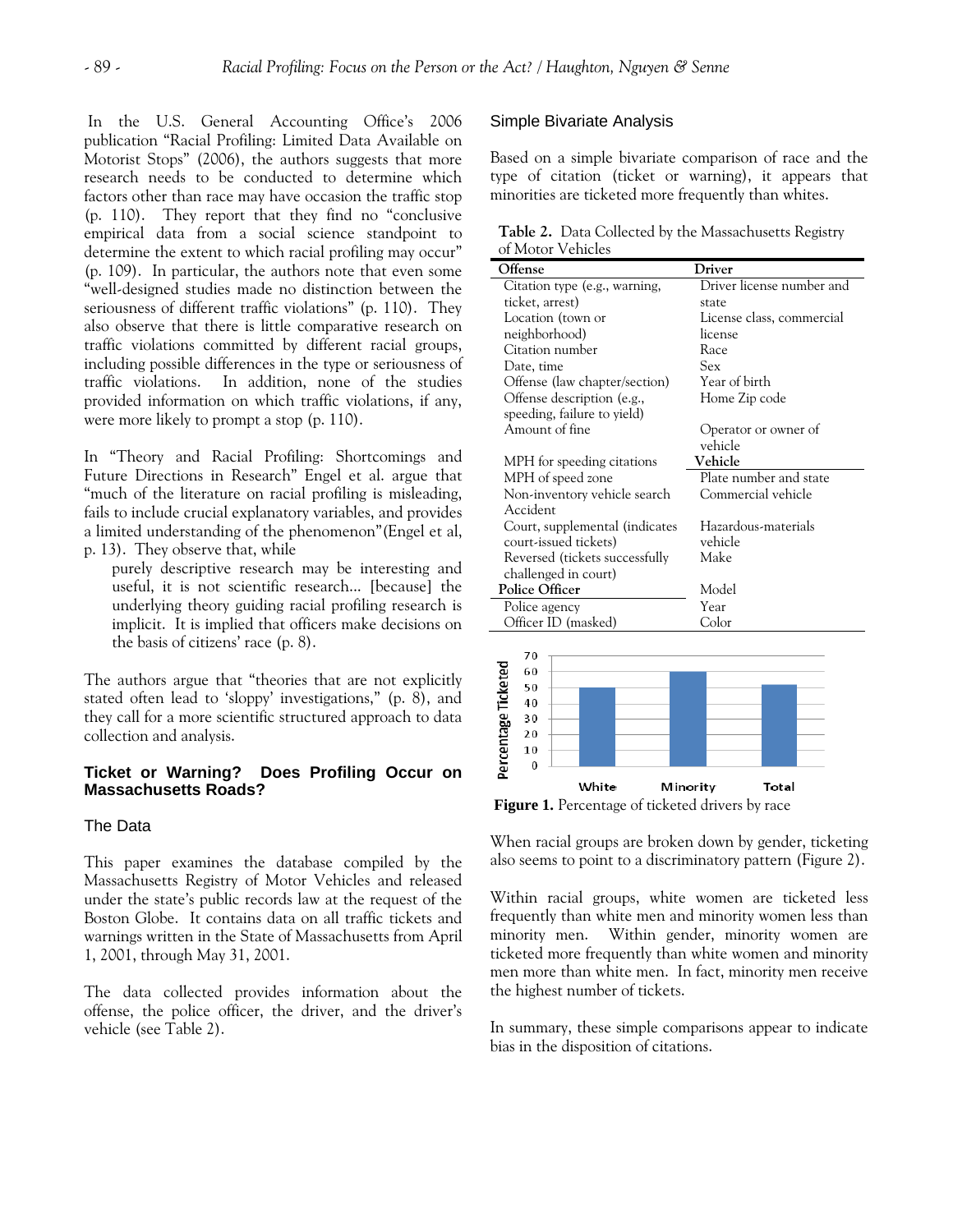

**Figure 2.** Percentage of ticketed drivers by gender and minority status

# **Analysis Using CART (Classification and Regression Trees)**

Given that the simple percentage charts appear to indicate racial and gender bias, we decided to use Classification and Regression Trees (CART) to identify the main determinants of the likelihood of a driver receiving a ticket.

The CART methodology was originally introduced by Breiman et al. (1984) and has since been widely applied to a very extensive range of areas, from medical to business. A simple internet search reveals more than 14,000 citations of the Breiman et al. book (1984). CART is part of a class of techniques sometimes referred to as "Decision Trees" (not to be confused with the decision trees where one computes conditional probabilities and summarizes them into a tree graph). Decision trees are predictive methods, in that a target variable is singled out and the hope is to build a model with suitable predictors that explains or predicts the target variable well. In that respect, decision trees join the rank of more traditional predictive modeling techniques such a regression models (linear or logistic, for example).

Another main direction within the class of decision trees methods is that referred to as CHAID (Chi-square Automatic Interaction Detector). The original CHAID algorithm, introduced by Kass (1983) and implemented and further developed by Magidson (1993), relies on a collection of chi-square tests of independence between the target variable and each predictor. Because of the ease of interpretation of the trees produced by CART or CHAID (relative to that of interpreting regression models), and because of the ability of both techniques to identify main predictors and interactions, the methods have become extremely popular in areas such as market research and predictive analytics in business. For a comparison of the properties of CART and CHAID, see for example Haughton and Oulabi (1993).

The original CART algorithm proposed by Breiman et al. (1984) is fully implemented in the CART tool from Salford Systems (www.salford-systems.com), and the CHAID algorithm is fully implemented in the Answer Tree tool of SPSS (SPSS Answer Tree 2010). Both algorithms are available in some form in most data mining packages (see for example Deichmann et al. 2003 for a review a data mining packages with decision tree examples). A version of CART exists in the form of an the R package RPART.

CART uses two different types of analysis: classification and regression. The CART algorithm involves binary recursive partitioning to identify predictor variables, i.e., to identify those variables that affect the characteristic we want to predict. The algorithm first creates a list of trees from the smallest tree with only one node to the largest tree with as many nodes as observations, and then prunes the tree to select the one that predicts the dependent variable best on an independent test sample.

A CART tree examines all possible variables as follows. For each node, the CART analysis splits the data into two sub-groups with as little variability as possible in the target variable. To achieve this, at each step, CART selects from among all possible candidate predictors those that split in such a way as to minimize the variability of the target variable within the two new nodes. CART measures the success of the split by the Gini coefficient for a categorical target variable (classification tree) and the within sum of squares for a continuous target variable (a regression tree). Figure 3 shows an example of a node on a tree.

| Split on      | Local, Boston Officer |     |
|---------------|-----------------------|-----|
|               | Ticket                | 42% |
|               | Warning               | 58% |
| Next splitter | Age                   |     |

**Figure 3.** How to Read a CART tree

The first line of a CART node contains the splitter, the break point for dividing the data into two groups. The last line contains the next splitter for the classification.

In a demographic data set, for example, the first node in the classification tree might be gender, a binary variable. The CART analysis then partitions each of the two child nodes (male and female) into two more child nodes. For this second set of child nodes, the next classification might be either white or minority, another binary variable. If a predictor involves more than two categories, CART merges some of the categories in such a way as to obtain two child nodes that are as homogeneous as possible in the target variable. If X is any continuous independent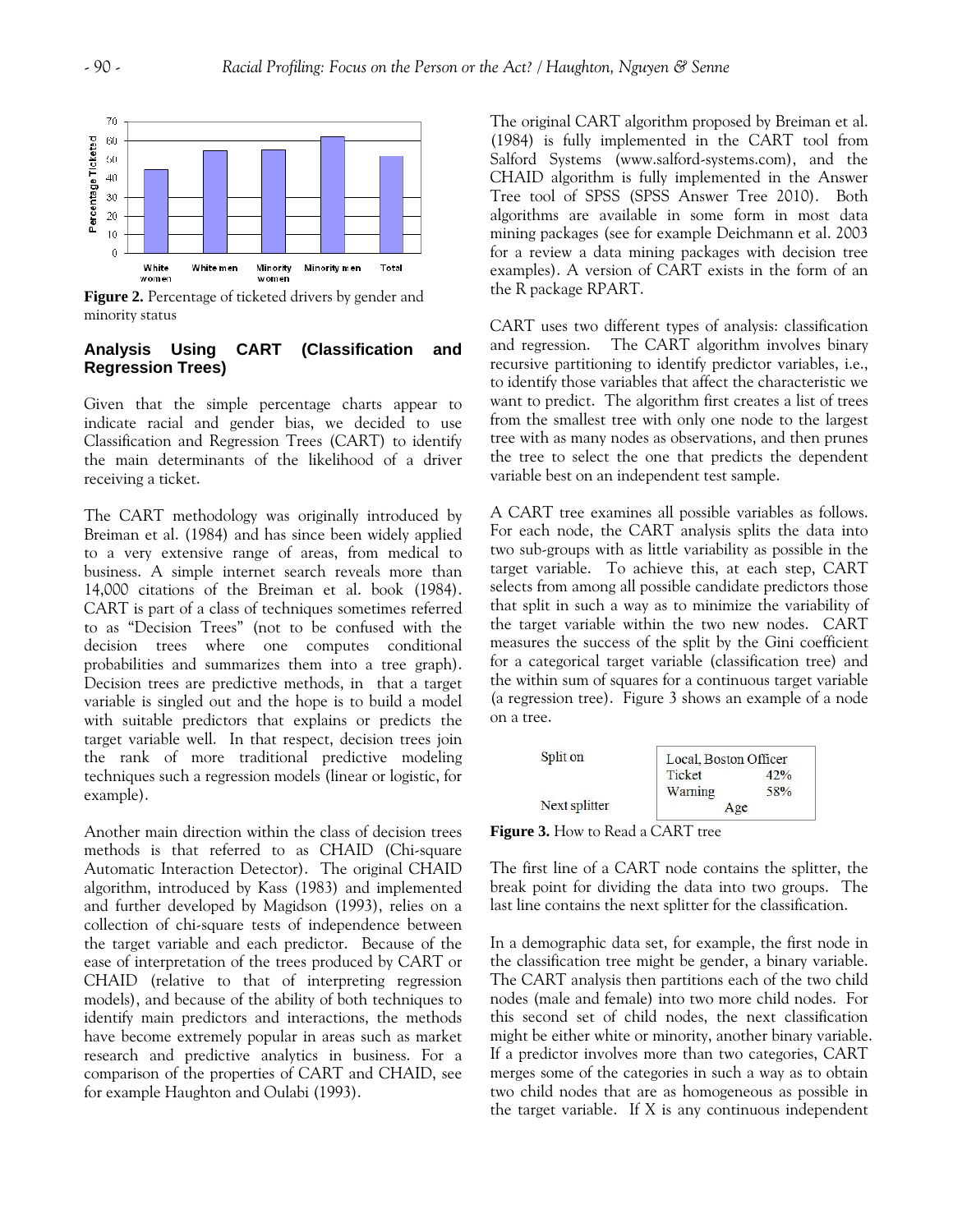variable and C is any value taken by X, the CART algorithm uses binary splits such as  $X \leq C$  or  $X > C$ . For example, CART might divide the data into two groups such as  $\leq$  40 years old or  $>$  40. On the other hand, if X is a categorical variable coded 1 through 6, then the sample might be split so that  $X=2,6$  versus  $X=1,3,4,5$ . The classification is recursive because the binary partitioning process can be repeated multiple times until CART has determined that no further split can improve the homogeneity of nodes or until some user-set limit has been reached.

Because CART makes no assumptions about the population under investigation, it offers classification advantages over other techniques like logistic regression:

…it is inherently non-parametric. In other words no assumptions are made regarding the underlying distribution of values of the predictor variables. Thus CART can handle numerical data that that are highly skewed or multi-modal as well as categorical predictors with either ordinal or non-ordinal structure (Lewis, p. 5).

The CART methodology can also help identify interactions and complex relationships between the target variables and predictors. In Figure 4, we can see that the effect of age on the likelihood of a ticket depends on whether the officer is a local officer or a State Trooper; this exemplifies an interaction between the two predictors Agency and Age. In Figure 5, the fact that MPH over the limit appears in two consecutive splits (at 16.5 and then 9.5 MPH over the limit) would indicate the presence of a complex relationship between the likelihood of a ticket and the predictor MPH over the limit.

In our CART analysis we use the Gini index to measure the homogeneity of classes in the terminal nodes. This index "reaches zero when only one class is present at a node. [In other words]…the Gini index is equal to zero if all cases in a node belong to the same class" (statsoft.com). In our case, the Gini index would be zero if a node contained only warnings or only tickets.

The CART tree in Figure 4 explores all predictors in the data set except speed information. Each block shows the percentage of tickets versus warnings.

The classification and regression tree shows that race, sex and age affect whether a motorist receives a ticket or a warning. Older members of minority groups are about equally likely to receive a ticket instead of a warning from a local police officer. However, whites in that age group have a smaller (than minorities) probability (36%) of receiving a ticket from a local police officer. For younger drivers it seems that gender is a stronger predictor than race.

The agency issuing the ticket is also a good predictor of the type of citation. Although state troopers issued fewer citations than other agencies, they wrote the highest percentage of tickets. In fact, they gave motorists tickets in more than three quarters of their traffic stops. A quick review of the underlying data reveals that more than half of these tickets were issued to motorists driving 74.5 MPH or faster. This preliminary analysis suggests that absolute speed appears to be important.



**Figure 4.** Exploratory CART tree with race, gender and age effects

Notes: <sup>1</sup>Agency: Law enforcement agency (Boston, Police, Local police outside Boston, Metro Police Lower Basin Department, State Trooper); <sup>2</sup>Class Driver's License Type (non-missing: type of license such as passenger vehicle noted on the ticket, missing: type of license not noted)

In our second CART analysis we include not only demographic information but data on the event as well. In other words, we explicitly examine all the data collected by the Registry of Motor Vehicles. Race, gender and age are still included but, in addition, the analysis also looks at other factors like time of day, state plate registration, location, type of infraction, driver's speed and posted speed limit. Since all the tickets and warnings were issued for speeding, the type of infraction was not relevant. The CART analysis in Figure 5 indicates that both high speed and excessive speed, i.e., speeds above the posted limit are good predictors of citations.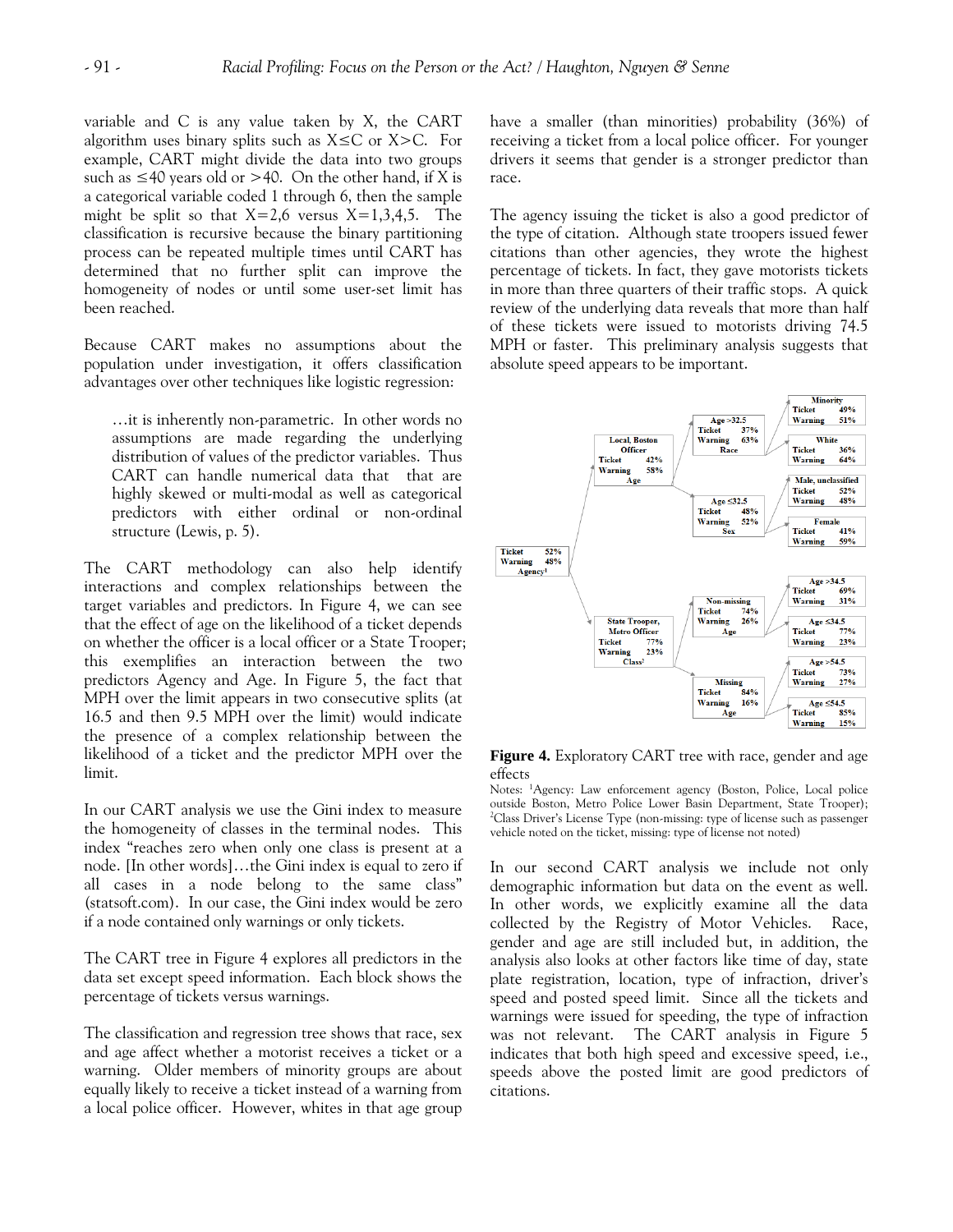

**Figure 5.** Exploratory CART tree including demographic and speed factors

Although race, gender and age are included in the analysis, these factors no longer appear on the tree. Since the two speed variables are the only factors that appear in the CART tree in Figure 5, they merit further analysis. High speeds almost always led police officers to issues more tickets than warnings, and speeds above the posted limit also led to a higher percentage of tickets. Table 3 shows how the percentage of tickets issued declines as both the actual speed as well as the speed over the limit falls.

**Table 3.** Fewer tickets for less serious offenses

| Speed (MPH)       | MPH above Limit | % Tickets |
|-------------------|-----------------|-----------|
| >79.5             | n/a             | 97%       |
| $\leq 79.5$       | >17.5           | 92%       |
| ≤74.5 but >53.5   | >16.5           | 80%       |
| ≤74.5 but $≤53.5$ | >16.5           | 59%       |
| $\leq 74.5$       | $<$ 95          | 10%       |

For example, at speeds above 79.5 MPH and above, motorists are likely to receive tickets 97% of the time. This pattern is consistent with the fact that state troopers, who more frequently patrol highways with higher speed limits than city streets, issued more tickets than local officers. At speeds <79.5 MPH, the speed above the limit becomes a determining factor. In fact, if a driver is traveling not only  $\leq 16.5$  MPH but also  $\leq 9.5$  MPH over the limit, police issued tickets 10% of the time.

To summarize, with two measures of excessive speed in the CART analysis, the second decision tree indicates that the seriousness of the violation takes precedence over demographics. In this analysis all the demographic effects as predictors of the disposition of the citation have disappeared at five levels down (three levels are displayed in Figure 5). If both speed factors are included in the analysis, demographic factors such as race, gender and age are no longer predictors of who will receive a ticket or who will receive a warning.

Given the disappearance of demographic factors altogether, we looked more closely at the relationship between the speed variables and the demographics. Specifically, in order to see if the speed variables are masking the effect of the demographics, we constructed several boxplots. Each plot displays the speeds at which drivers were traveling when they were stopped.

For those individuals pulled over by police officers for speeding violations the plots in Figures 6 and 7 show a consistent pattern in average driving habits across race.



**Figure 6.** Similar speed pattern for minority and white drivers stopped by police officers



**Figure 7.** Speed patterns by race for motorists stopped by police officers: only mildly different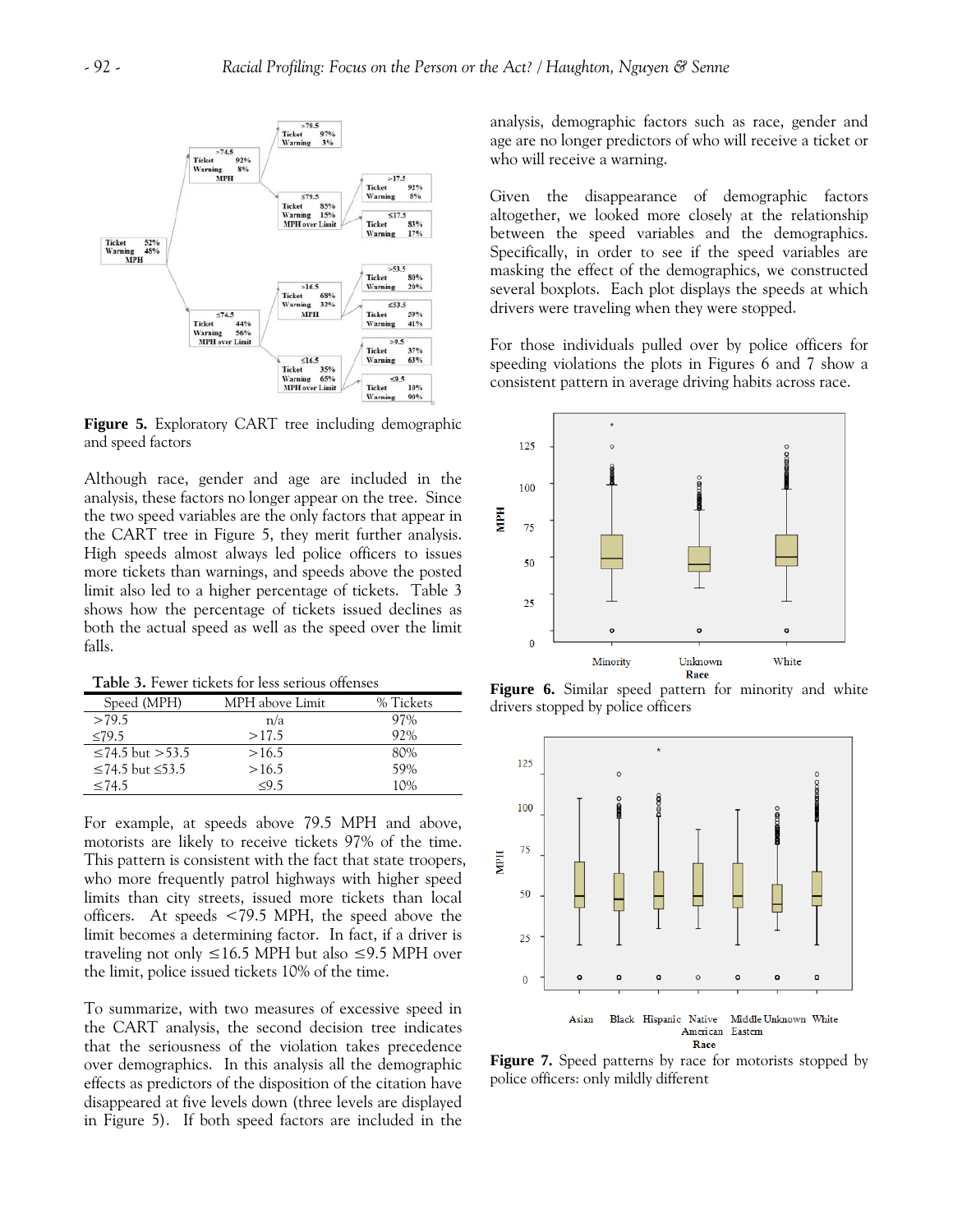The medians within each of the two charts are similar across the classes. The high speeds within the upper quartiles are broadly similar for whites and minorities (Figure 6) although differences do appear when different minority groups are plotted separately (Figure 7).

We also looked at driving patterns by gender within age (Figure 8). Median speeds, which fall slightly for older drivers, are similar across the classes. The spread of the upper quartiles also decline with age. However, for all age groups above 25 the top speeds for men are consistently higher than those for women; top speeds for men also decline with age.



**Figure 8.** Different speed patterns for men and women by age patterns by race for motorists stopped by police officers: only mildly different



**Figure 9.** Ticketing follows the speed pattern but not exactly

Although the number of tickets issued declines with age, speed also declines slightly—a fact that may explain why older drivers receive fewer tickets. However, for all age groups, men in the upper quartile were typically driving faster than women when they were ticketed—a fact that may explain why women receive fewer tickets than men.

On the whole the box plots reveal that different demographic groups do indeed exhibit different driving habits. Consequently, demographic data can act as a proxies for behavior when we attempt to explain who gets ticketed and who gets warned. Models built on demographic data can and do find differences in the disposition of citations that may appear to indicate bias when in fact it is conceivable that the disposition is based on significant differences in the underlying driving patterns.

# **Conclusions**

Numerous studies have concentrated on speed but only speed above the posted limit. However, as other researchers have pointed out, this focus on one measure of speeding does not take into account the seriousness of the offense. If both the driver's actual speed and the speed above the limit are considered, the data do not show a pattern of discrimination. Rather the seriousness of the violation takes precedence over demographic factors. Furthermore, since driving patterns are correlated with demographic factors, the demographic factors themselves can act as proxies for the level of seriousness of traffic offenses. In short, if two measures of speed are included—absolute and excessive—the effects of race, gender and age disappear in our analyses.

In addition, any statistical model must take into account a police officer's mindset. Enforcing traffic laws demands flexibility and adaptability. Streets and highways are part of a dynamic environment that requires police officers to make situational decisions. While statistical models can examine patterns in the citation data, to build a valid model of the citation process researchers need to look at the complex human decision-making process that leads to a ticket instead of a warning. If officers issue tickets versus warnings based on the assessment of how dangerously an individual is driving rather than demographics, then race, age, and gender will not be good predictors of the disposition of the citation. In short, if important situational variables are not included in a statistical model, the results of the model may be misleading.

Finally, it is of interest to note that if a model is misspecified, for example if a non-linear relationship between a target and a predictor fails to be included in the model, it can happen that other predictors enter the model significantly, so to speak to attempt to correct this misspecification. When the correct specification is included in the model, such predictors can become insignificant (see for example Haughton and Haughton 1997).